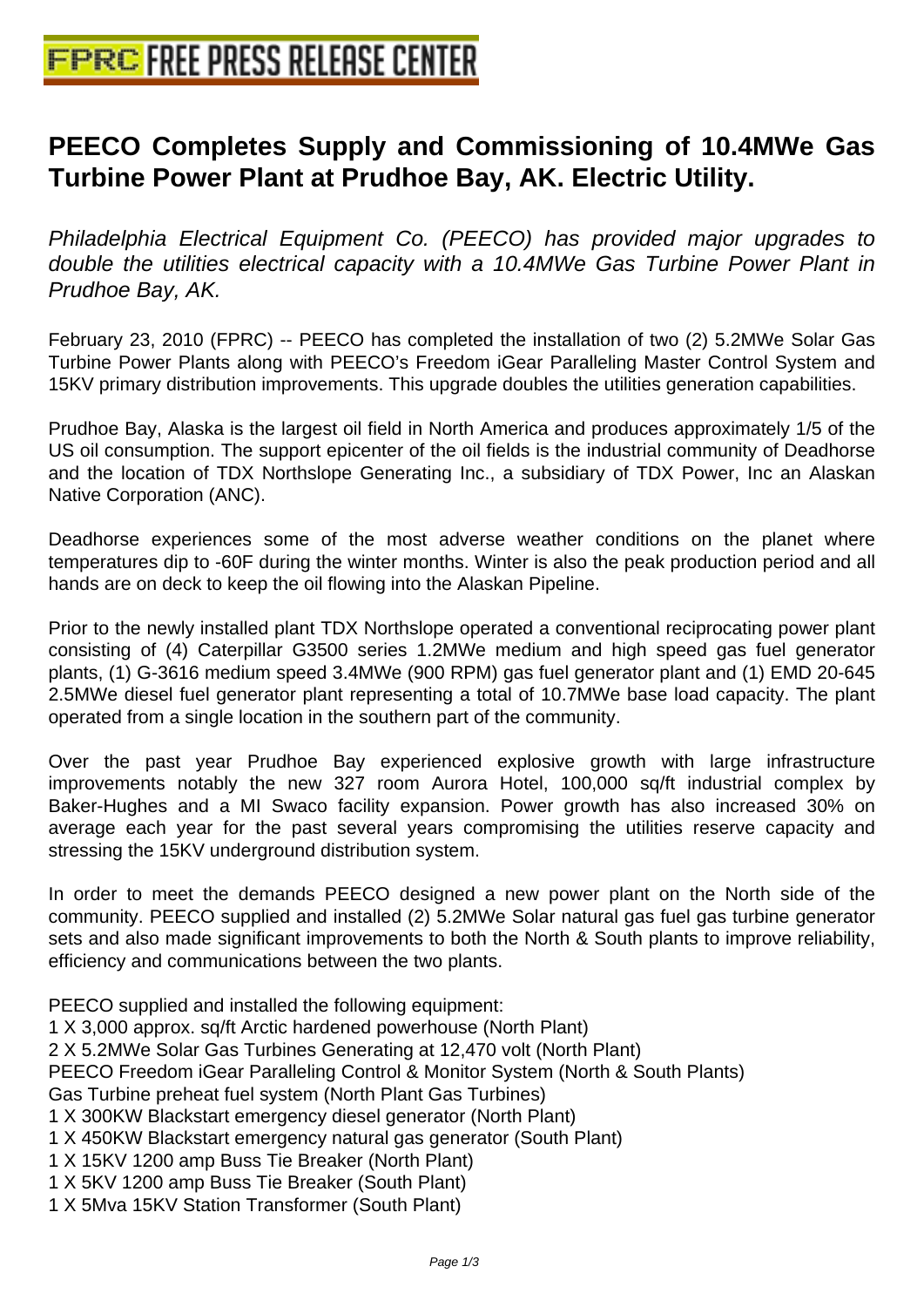[2 x 15KV 200 amp Outdoor Pad Mount Sectionalizin](http://www.free-press-release-center.info)g Switchgear Cabinets 6.5Mva Various Pad Mounted Service Transformers 13 miles 15KV 2/0 Multi-Conductor Armored Under Ground Cable

PEECO performed all of the system engineering and plant upgrades under the direction of PEECO's President Robert G. Guarini P.E. Mr. Guarini has more than 35 years of power generation experience and is a registered Professional Engineer in 5 States including Alaska.

The power plant system was commissioned in December 2009 and was officially put on line January 17, 2010 bringing the total system of installed capacity to 22MWe.

Some of the unique features of the power plant are PEECO's Freedom iGear, an "Open Architecture PLC Control and Paralleling Switchgear System, which allows complete operation from either plant location, control and monitoring of each generator and control of all distribution feeders.

User friendly Touch Screen HMI's located in both plant locations provide complete real-time status and data logging of the total system, each generating plant, and all primary feeders distributing throughout the 26 square mile 15KV underground distribution network. Individual generators can be started and seamlessly paralleled manually or automatically at each plant. Each generator operating condition is fully monitored to maintain optimum efficiency. Monitoring now captures power quality, fuel efficiency and load trending across all critical points in the system.

Control interconnection between the two plants is via a 5 mile dedicated underground fiber to PEECO's supplied GE RX3i PLCs and Woodward Governing systems. All screen display and code development for systems operation and monitoring was written by PEECO Engineering Group implementing multiple protocols via Fiber to Ethernet to serial links for Modbus RTU and DH+.

The new North plant consists of (2) modular designed Solar/Caterpillar model T60 Gen I gas turbines rated at 5.2MWe each generating at 12,470 volt, 3-phase, 60Hz using natural gas fuel. The Solar gas turbine generators are Low Emissions State-of-the-Art SoLoNOx™ Dry Low NOx Combustion System with no visible emissions for an environmentally sensitive area. The fuel consumption of the gas turbines, when compared to multiple reciprocating engines located in the south plant, is at times equal to or better than there generating counterparts and the low ambient temperature is ideal for maintaining peak efficiency and power output during the winter and mild summer months.

PEECO installed the gas turbine generators in a pre-designed structural steel building that was arctic hardened to withstand the severe weather conditions of 125+MPH winds and wind chill temperatures of -75F. PEECO's building design is an elevated 3000 sq/ft platform sitting on 3 dozen deep bore steel pilings buried to 60' depth into the permafrost to support the approx. 450,000 lb. load of the gas turbines, turbine control buildings and the powerhouse building. To address the severe weather conditions PEECO retrofitted the turbine combustion and ventilation systems with custom designed arctic filters, ventilators and diffusers to with stand the harsh environment.

While the new plant was under construction PEECO supervised the installation of more than 13 miles of 3-conductor 2/0 armored cable and more than a ½ dozen new electric services. The entire distribution system in Deadhorse is underground.

Construction supervision and installation of the power plant as well as final commissioning was